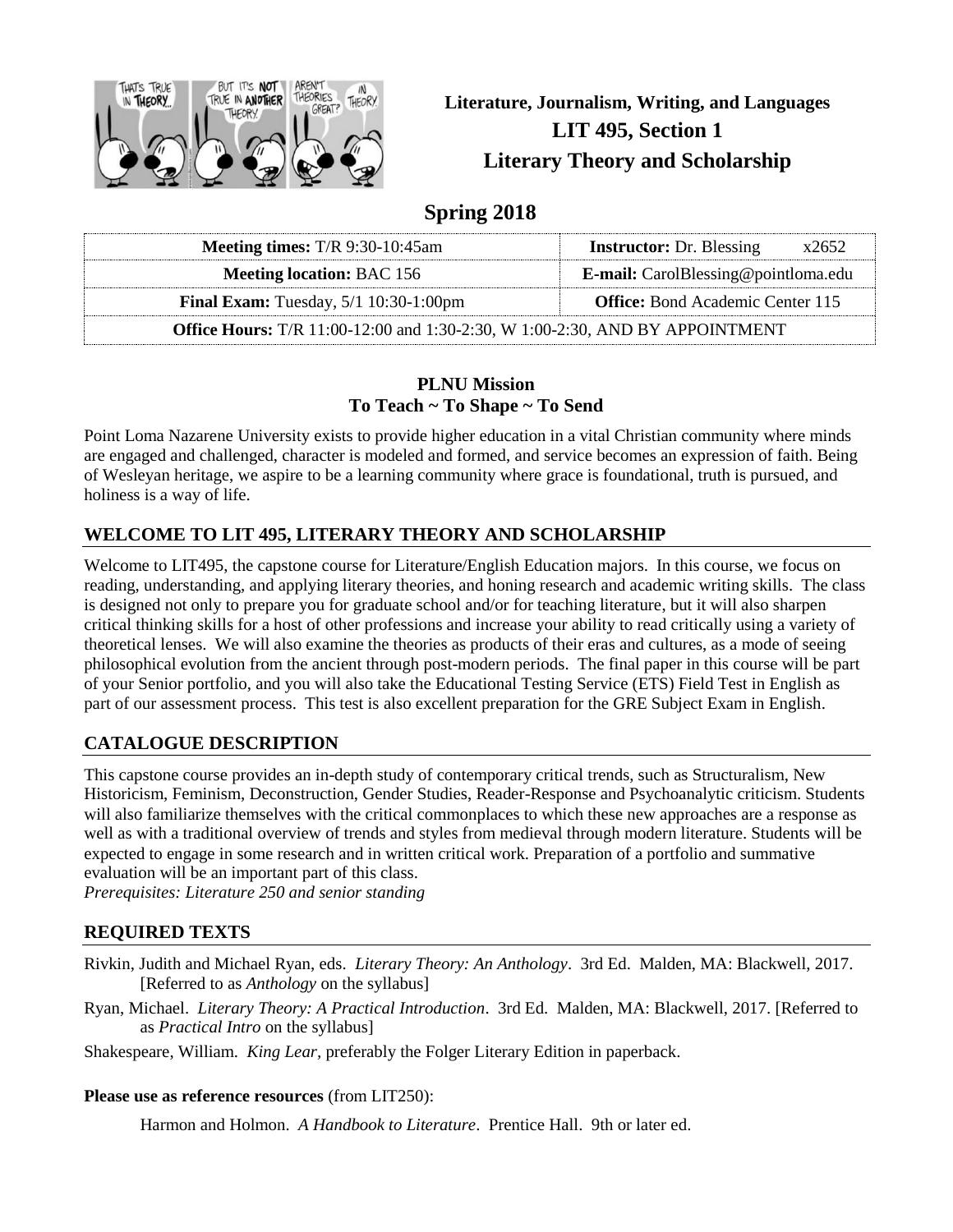Gibaldi, Joseph. *MLA Handbook for Writers of Research Papers*. 7th ed.

- Bressler, Charles L. *Literary Criticism: An Introduction to Theory and Practice*. 4th or later ed. Boston: Longman.
- Suggested text—McEntyre, Marilyn. *Caring for Words in a Culture of Lies*. Grand Rapids: Eerdmans, 2009.

#### **PROGRAM LEARNING OUTCOMES**

*Students who complete the Literature Program will be able to:*

- 1. Integrate their literature studies with ongoing reflection and hospitable engagement with a diverse world.
- 2. Identify and articulate characteristics and trends of diverse literatures and historical periods: dates, styles, authors, and canon formation.
- 3. Develop and support close readings of texts using literary theory and terminology.
- 4. Articulate the difference between a traditional pedagogical and a modern linguistics notion of language.
- 5. Employ strong research, rhetorical, literary, and analytical skills in their writing.
- 6. Present literary analysis to formal audiences, demonstrating strategies for audience engagement and oral communication of written work.

*Students who complete the French Program will be able to:*

- 1. Write essays without significant errors of grammar, spelling, or vocabulary usage that would impede comprehension by a native speaker.
- 2. Comprehend the main idea and most details of connected oral discourse by a native speaker on a variety of topics.
- 3. Converse in a participatory fashion with a native speaker using a variety of language strategies to convey meaning.
- 4. Analyze and Interpret target language texts and data sets according to their cultural, literary, and/or linguistic content.
- 5. Display knowledge of the nature and structure of language.
- 6. Discuss the influence of their own perspective on cultural interconnections through engagement with local, national, or international communities.

## **COURSE LEARNING OUTCOMES**

*Students will be able to:*

- 1. Closely read (comprehension, analysis) and critically analyze (analysis) texts in their original languages and/or in translation. (LPLOs 2, 3, 5, 6) (FPLOs 4)
- 2. Recall (knowledge), identify (knowledge), and use (application) fundamental concepts of literary study to read and discuss texts. (LPLOs 2, 3, 6) (FPLOs 4)
	- a. Standard literary terminology
	- b. Modes/genres of literature
	- c. Elements of literary genres
	- d. Literary periods (dates, writers, characteristics, and important developments)
	- e. Contemporary critical approaches
	- f. Extra-literary research
- 3. Analyze (analysis) the social, cultural, ethnic, gendered, and/or historical contexts of the works and their authors, and connect (synthesis, evaluation) the texts with their own lives. (LPLOs 1, 2, 3, 5) (FPLOs 4)
- 4. Create (synthesis, evaluation) detailed and informed textual analysis of literary works employing secondary sources and applying concepts of literary study and literary theory. (LPLOs 2, 3, 5, 6) (FPLOs 1, 4)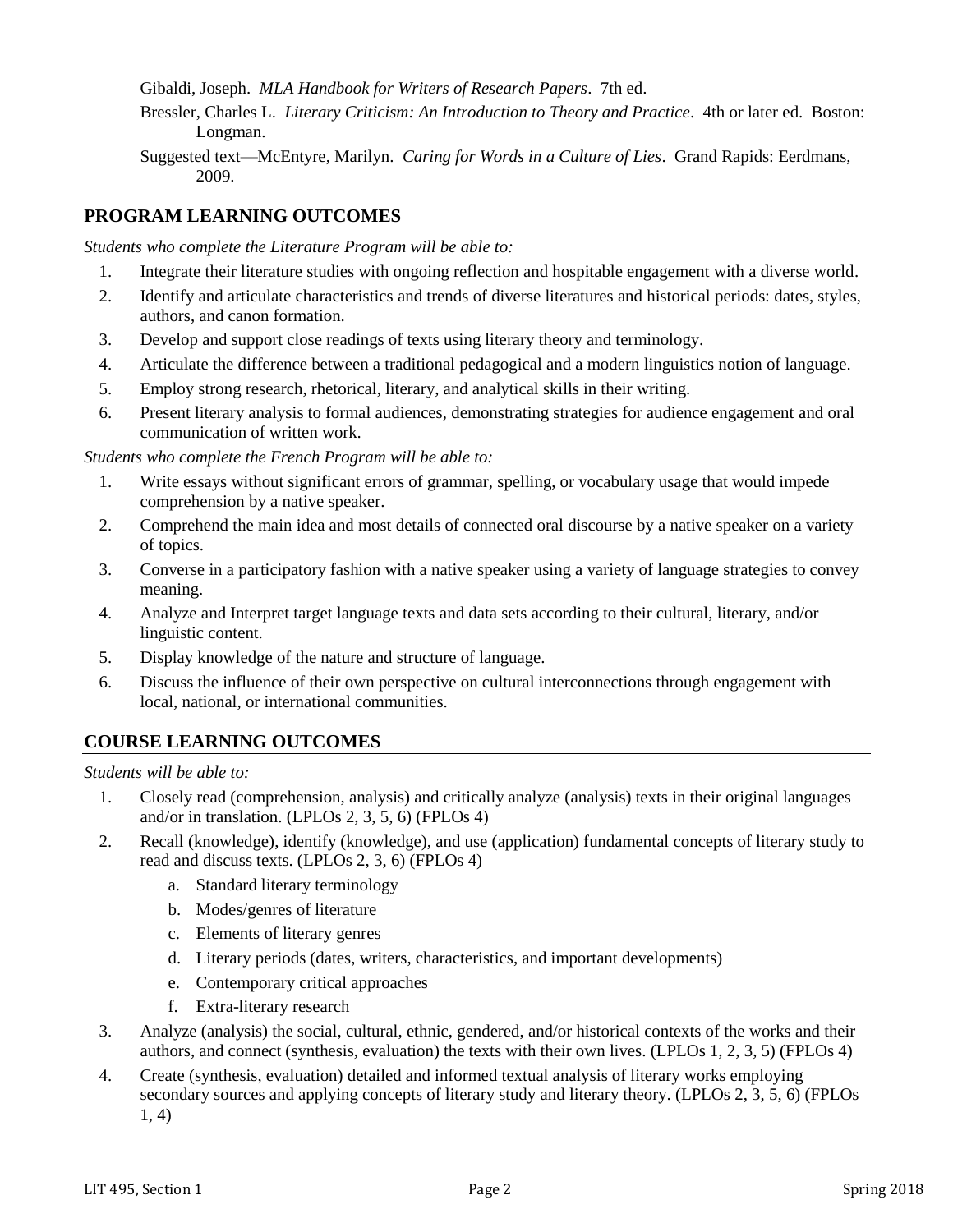### **UNIVERSITY POLICIES**

### **INCOMPLETES AND LATE ASSIGNMENTS**

Quizzes, homework, analyses, papers, in-class writings, and the midterm and final exams may not be made up except for emergency situations; you must communicate with me ASAP regarding those situations. If you have an excused absence, turn in your paper early or electronically.

#### **ACADEMIC HONESTY**

Students should demonstrate academic honesty by doing original work and by giving appropriate credit to the ideas of others. Academic dishonesty is the act of presenting information, ideas, and/or concepts as one's own when in reality they are the results of another person's creativity and effort. A faculty member who believes a situation involving academic dishonesty has been detected may assign a failing grade for that assignment or examination, or, depending on the seriousness of the offense, for the course. Faculty should follow and students may appeal using the procedure in the university Catalog. See Academic Policies for definitions of kinds of academic dishonesty and for further policy information.

### **ACADEMIC ACCOMMODATIONS**

If you have a diagnosed disability, please contact PLNU's Disability Resource Center (DRC) within the first two weeks of class to demonstrate need and to register for accommodation by phone at 619-849-2486 or by e-mail at DRC@pointloma.edu. See Disability Resource Center for additional information.

### **ATTENDANCE AND PARTICIPATION**

Regular and punctual attendance at all classes is considered essential to optimum academic achievement. If the student is absent from more than 10 percent of class meetings, the faculty member can file a written report which may result in de-enrollment. If the absences exceed 20 percent, the student may be de-enrolled without notice until the university drop date or, after that date, receive the appropriate grade for their work and participation. See Academic Policies in the Undergraduate Academic Catalog.

## **FINAL EXAMINATION POLICY**

The time and date of the midterm and final are firm: do not plan to be away during those dates.

#### **COURSE REQUIREMENTS, POLICIES, AND GUIDELINES**

- 1. Class Participation:
	- a. Your success in understanding and making meaning of the texts we read will be directly related to a deliberate and systematic method of annotating your texts and to your thoughtful reflection on and analysis of the ideas and questions presented in the texts.
	- b. The quality of your course experience and grade will be directly related to your completing the assigned reading, your thoughtful reflection on the readings, and your engaged participation in the community of readers that our class will become. The quality of our daily discussions depends so importantly upon you and your individual contributions to these discussions. Your contribution is truly invaluable to all of us in this community of readers, and it may appear in several different forms:
		- 1) questions you have about the text and/or its implied meanings,
		- 2) confusions about things you don't understand in the texts,
		- 3) new or deeper understandings about literary terms and their use,
		- 4) connections you see between this literature and the other material you are studying,
		- 5) connections you see between these texts and our contemporary lives,
		- 6) perspectives about what spiritual impacts the texts may have on you and/or others/connection between theories and faith.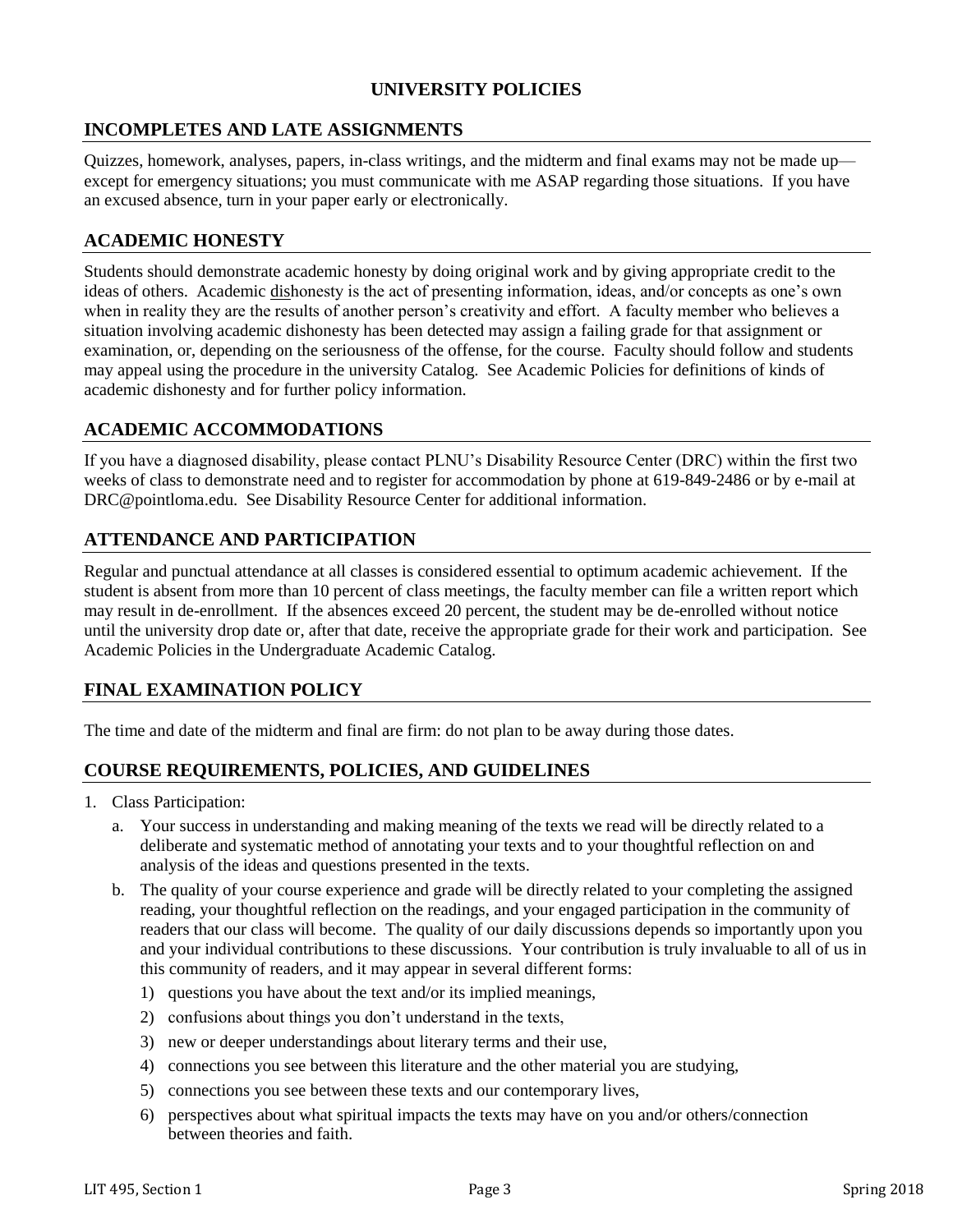- c. The quality of our class community will rest on your contributions to class discussion in meaningful ways and in ways that demonstrate your thorough preparation of the assigned materials. The impact of these readings on your lives, intellectual development, and the quality of our discussions together is more important than "grades;" but your grade for the course will be unavoidably influenced by the quality, quantity, and (to some degree) comparative merit of your participation in our class discussions.
- 2. Class Preparation & Assignments:
	- a. All course books must be in your possession well before the class sessions dedicated to those books. No exemptions from quizzes or other required/graded work will be granted because you do not have course texts. Bring your appropriate book to class every class period.
	- b. This course is primarily a discussion seminar with some lecture. You are to prepare for class by reading and critically engaging with the material ahead of time, to enter into and conduct yourself civilly in debates, and to view this course as an entrée into the professional and academic arenas
	- c. Completion of all assignments is required, and passing the course will be difficult without doing so. Readings, presentations, and papers must be prepared in advance of the date scheduled/due, show thoughtful consideration, and demonstrate careful attention to the assignment's requirements and intents. Missed work may be made up only in truly extenuating circumstances and only if you and I have had a conversation about your situation. No make-up work will be given for missed work.
	- d. If you have a university-excused absence, turn in any assignments that are due during your absence early or electronically, and let me know ahead of time about all excused absences.
	- e. Late assignments will not be accepted either in person, by delivery, or in my mailbox (unless you and I have communicated prior to the deadline about extenuating circumstances).
	- f. It is your responsibility to see to it that I receive your work.
	- g. Always keep electronic copies of your work so that you can provide duplicate copies if you need to.
	- h. Handwritten assignments are never acceptable unless so specified.
	- i. You may be requested to attend office hours with the professor if a need arises.
- 3. Classroom Decorum: Electronic Devices— Put away your cell phones and laptops during class—no texting, receiving texts, phone calls, checking emails, etc. You will lose points for doing these things. You must get approval from me to use your laptop for notetaking and not use it for any other purpose.
- 4. Writing: All standards of academic writing that you were taught in LIT 250 are required of your writing in this class as well. Each student will complete Reading Responses, Abstracts, and a Major Paper (including a paper proposal, annotated bibliography, and abstract).
- 5. Exams: Each student will complete a Midterm and Final Exam.
- 6. Research: Follow your intellectual curiosities and start now. The primary text for your major paper will be chosen in consultation with me. You may use some of our course readings for secondary sources for your paper. Other secondary and tertiary sources are for you to search out, read, annotate, and evaluate as you research your major paper. Please read as much secondary material as possible and use what is appropriate for your paper. No Wikipedia or similar guides are to be used for papers or used as a substitute for the reading. This is a Senior capstone course, and you will need to seek out university-level sources.
- 7. Research Presentations: You will present your major research paper in a department conference entitled Literary Scholarship on Point. The date for the conference is Monday, April 30, 2017, 4:30-7:00pm. You will receive a Gmail invitation to this event. Please accept it and get this important assignment date on your calendars now.
- 8. Gmail, Canvas, and Live Text: You are responsible for routinely checking your campus accounts for electronic messages from me (and sometimes from your classmates). You are fully accountable for all course material, announcements, communications that are distributed to these online sites. I will send messages only to these sites, so please let me know if you encounter any technical problems with them. Your Senior Portfolio must be submitted on Live Text and may be requested in hard copy as well.
- 9. Extenuating Situations & Grades: No "Incomplete" grades will be assigned unless extenuating circumstances (e.g., death in the family, automobile accidents, hospitalization) prevail. If you find yourself in such a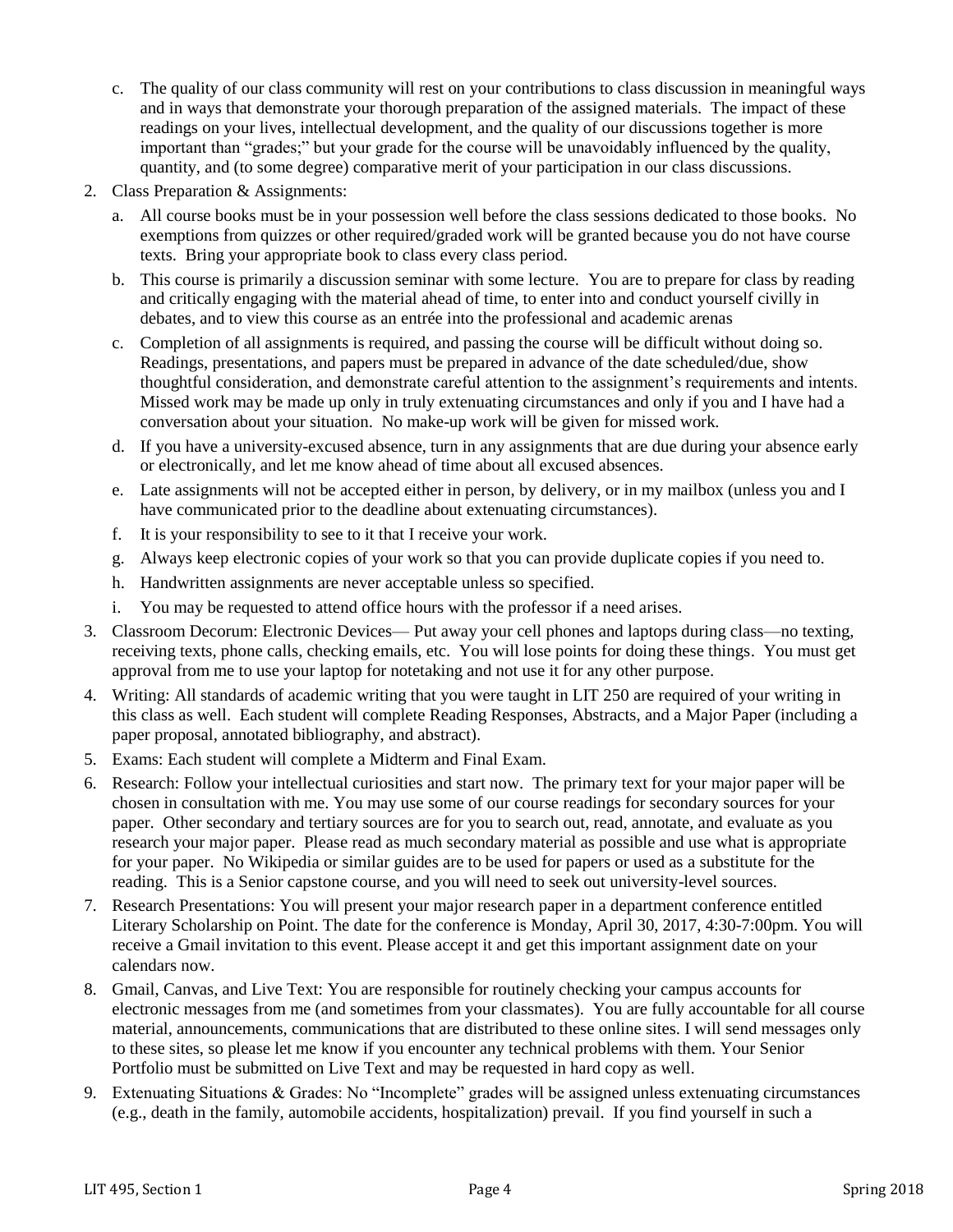situation, contact me immediately. You must submit, in a timely fashion, any necessary and valid documents to verify your situation (e.g., doctor's letter on letterhead).

### **COURSE EVALUATION & GRADES**

Your grade will be based on the quality of your work in these areas:

| $\bullet$ | Abstracts, Reading analyses, Sample Theoretical Essay, In-Class Exercises, Participation 20% |      |
|-----------|----------------------------------------------------------------------------------------------|------|
| $\bullet$ | Literary Scholarship on Point, Portfolio Assignments & Submissions                           | 20\% |
| $\bullet$ | Major Analytical Paper                                                                       | 25%  |
| $\bullet$ | Midterm Exam                                                                                 | 15%  |
| $\bullet$ | Final Exam                                                                                   | 20%  |

The following scale will be used:

| A    | 93-100% | $\checkmark$ | $B+$   | 88-89% |              | $\sim$<br>$\mathbf{C}^+$ | 78-79%                                   | $\sqrt{}$<br>- | $D+$ | 68-69% | $ -$ | $\blacksquare$ | 0-59% |
|------|---------|--------------|--------|--------|--------------|--------------------------|------------------------------------------|----------------|------|--------|------|----------------|-------|
| $A-$ | 90-92%  |              | D<br>൰ | 83-87% | $\mathbf{v}$ | $\sim$<br>◡              | 77%<br>$\overline{\phantom{a}}$<br>ر - ی |                | ◡    | 63-67% |      |                |       |
|      |         |              | $B-$   | 80-82% |              | $\sim$<br>◡              | $70-7$<br>72%                            |                |      | 60-62% |      |                |       |

### **COURSE WORK SUMMARY**

- Consistent class attendance and thoughtful participation in discussions
- Reading of all assignments
- Ten 400 word response assignments to different theoretical approaches
- Other short homework exercises to be assigned, such as responses to readings
- Occasional quizzes
- Abstracts of the assigned theoretical essays ; Sample theoretical essay
- One 10-12 page Major Analytical Paper, MLA format, using a critical-theoretical approach to an approved literary work or works, including your own analysis, theoretical grounding, research, and critical engagement with your sources
- A formal oral presentation on your researched paper
- A midterm exam
- A final exam
- A reflective paper on your LJWL experience—as part of the LJWL Portfolio
- The LJWL Department Exit Exam and Portfolio—required for graduating seniors

#### **COURSE ASSIGNMENTS**

#### **Analytical Questions for Theory Introductions (10 Responses)**

[Critical Thinking, Oral Communication]

Prepare responses to all of these questions for each theory introduction assigned. Keep your responses concise (400 word limit). Be prepared to share your response to these six questions when called on during class discussion.

- 1. How did this theory develop—what are its origins? Who are some important practitioners of this approach? (Name three and briefly cite their significance.)
- 2. What are the goals of this critical-theoretical approach?
- 3. What are the underlying assumptions of this critical approach? What is the value-system of this theory?
- 4. What are the methods of this critical approach? If students were to apply this theory to an analysis of a text, what would they need to do?
- 5. What are the advantages of this approach? What can be learned through using it? How does this approach open up the text?
- 6. What are the problems/shortcomings of this approach? Is it self-contradictory or limiting in any ways?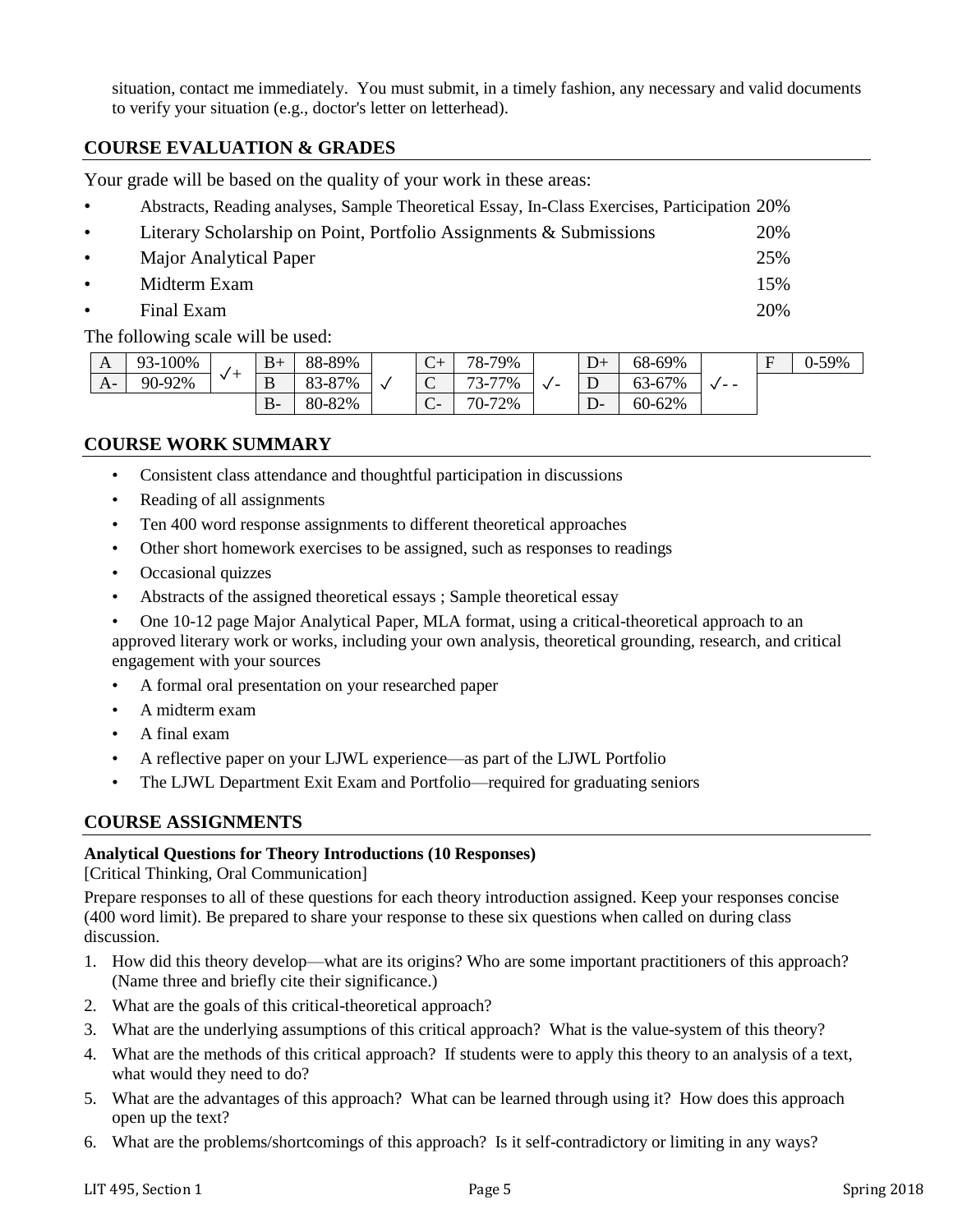7. Find in a library search one article that looks like an interesting example of this critical approach. (The article may be in a journal or in an edited collection.) Write a correct MLA citation and a one sentence annotation focusing on the thesis or main claim of the essay.

#### **Theoretical Essay Example (1)**

[Information Literacy, Critical Thinking]

*To Turn In to Me*: Staple a cover page to the example critical essay you have printed out or photocopied. On your cover page include a heading with your name, date, course number and name, and the full bibliographic citation of the sample critical essay. Below this heading write your response to #2 below.

*To Distribute in Class*: Make 10 copies of your cover page & response to #2 and bring the copies to class on your assigned day.

- 1. Example: Find a journal article or essay from an edited collection (outside of our course texts) that uses a particular theoretical approach to examine a work of literature. Choose the work of literature on which you are writing your major paper.
- 2. Response (400 words): What theory or theories are used in your journal article or essay? What are two or three key insights gained in the use of this approach to read the literary work?
- 3. Bibliography: What two or three scholarly sources in the bibliography of your example do you recognize (say how) or want to investigate further (say why)? List these sources in a bibliography at the bottom of your cover page response.

#### **Abstracts (10 Abstracts)**

[Critical Thinking, Written Communication]

You will write and informally present ten 250 word abstracts of your assigned theoretical readings. You will also be prepared to answer questions about your understanding of the theoretical reading and to pose follow-up questions about it to the class.

You will also write and present a 250 word abstract of your Major Analytical Paper to the class during the Research Colloquium.

Instructions, tips, samples, and helpful videos for writing abstracts may be found on these sites: http://writing.colostate.edu/guides/guide.cfm?guideid=59 (Informative & Descriptive) http://www.indiana.edu/~wts/pamphlets/abstracts.shtml (Indicative) http://owl.english.purdue.edu/owl/resource/656/1/ http://writingcenter.unc.edu/handouts/abstracts/ (Informative & Descriptive) http://www.sccur.uci.edu/sampleabstracts.html (Samples) http://users.ece.cmu.edu/~koopman/essays/abstract.html

#### **Capstone Key Assessment assignments—more information to follow**

[Critical Thinking, Written Communication, Oral Communication, Information Literacy]

- 1. Senior Portfolio: Reflective Essay, LIT 495 Major Paper (Live Text)
- 2. ETS Field Test (Externally Benchmarked Exam)
- 3. Literary Scholarship on Point—Research Colloquium (Formal Oral Presentation)

#### **Literary Scholarship on Point—Research Colloquium**

[Oral Communication]

On April 30, 4:30-7:00pm a special department colloquium will take place during which you will formally present your Major Analytical Paper to an audience of LJWL students and faculty. Full guidelines for your oral presentation will be given in a separate document.

Your oral presentation will be assessed with the AAC&U Oral Communication Rubric which you may find here: http://assessment.pointloma.edu/wp-content/uploads/2014/05/AACU-VALUE\_-Oral-Communica..1.pdf and on Canvas in the Rubrics module. Please review this rubric carefully so that you will know the criteria and level of quality we will be looking for in assessing in your oral presentation.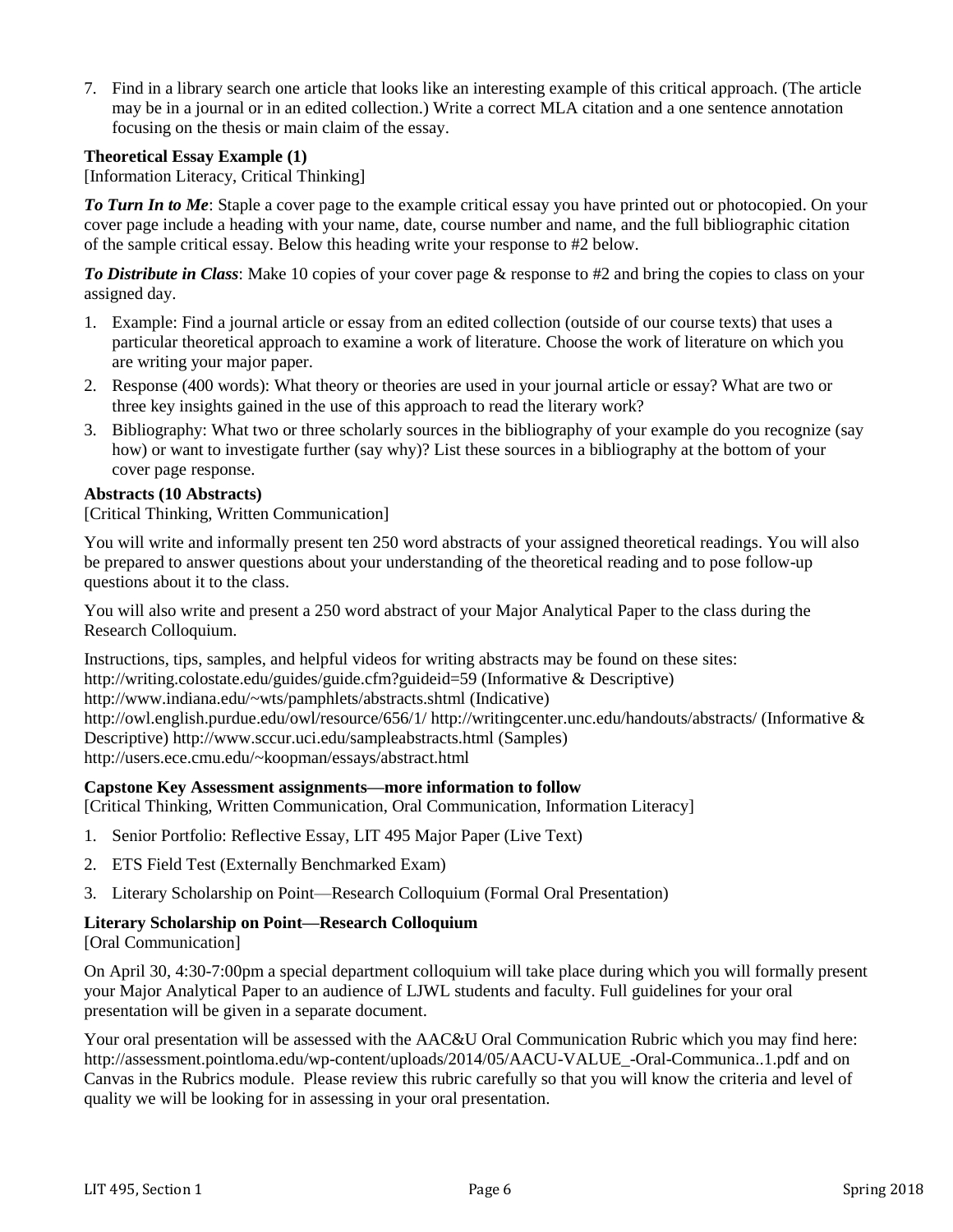## **APPROACHING AN ACADEMIC ESSAY**

For this course, you will be expected to learn to read and analyze the language of the literary profession: you need to be able to understand the conversations of the interpretive community so that you can also engage in them in your own papers, as well as critically examine their premises. This task demands higher-level thinking in dealing with often abstract concepts. It is quite challenging to "decode" some of the rhetoric used by academics; literary critics have their own language, as do practitioners in every academic discipline. Here are some tips to help:

- 1. Scan the essay first to gain a general idea of the thesis and approach—i.e. get an overview of the work.
- 2. Now read the essay rigorously, underlining and annotating major, irritating, and provocative points. A good reader is a re-reader who goes back through the work and marks up his or her text.
- 3. Outline the work. List the main claim (thesis), subpoints, and evidence used for support (backing).
- 4. Interrogate the text, writing in the margins or your notes what your questions are.
- 5. Consider what value system(s) the essay rests upon.
- 6. If the essay is theoretical (rather than applied theory), think about how you would apply it to a work of literature.
- 7. Decide if you accept or reject the essay in whole or in part, based upon its argument and premises. It is probably not very helpful for the purposes of this class to focus on whether or not you like the writing style of the essay, as we are trying to deal with concepts. This is a different type of reading than reading a work of literature (although some literary theories do not distinguish between categories of writing, but that is for another discussion).
- 8. Don't allow yourself to be intimidated by the text or to give up.
- 9. Grapple with the reading first and then bring the questions you have concerning it to class. Chances are very good that other students may be wondering the same things, so you are doing a favor to all by raising the questions. We will grapple with the difficulties together.
- 10. Please see me in my office for further assistance.

| <b>DATE</b> | <b>IN CLASS COVERAGE</b>                                                                                                                                                             | <b>WORK DUE</b>  |
|-------------|--------------------------------------------------------------------------------------------------------------------------------------------------------------------------------------|------------------|
| 1/11        | Before class—Read "Literary Theory: A Primer," pp. 1-19 in <i>Practical Intro</i><br>and "A Short History of Theory," pp. xi-xxxii—Anthology                                         | In-Class Writing |
| 1/16        | Chapter 1—"Russian Formalism, New Criticism, Poetics" —pp. 20-42 in<br><i>Practical Intro and "Formalisms" in Anthology, pp. 3-7</i>                                                 | Response #1 DUE  |
| 1/18        | Chapter 2—"Structuralism, Linguistics, Narratology" —pp. 48-61 in<br>Practical Intro and "The Implied Order: Structuralism," pp. 131-133                                             | Response #2 DUE  |
| 1/23        | Chapter 3—"Phenomenology, Reception, Ethics" —pp. 69-77 in <i>Practical</i><br>Intro and "Situations of Knowledge/Relations with Others" in Anthology, pp.<br>297-298                | Response #3 DUE  |
| 1/25        | Chapter 4—"Post-Structuralism" —pp. 80-100 in Practical Intro and "The<br>Class of 1968—Post-Structuralism Parlui-même" pp. 445-465 in Anthology.                                    | Response #4 DUE  |
| 1/30        | Chapter 5—"Psychoanalysis and Psychology"—pp. 113-125 in Practical<br><i>Intro</i> and "Strangers to Ourselves: Psychoanalysis"—pp. 567-574 in<br>Anthology                          | Response #5 DUE  |
| 2/1         | Chapter 6—"Marxism and Critical Theory"—pp. 113-125 in Practical Intro<br>Chapter 7—"History"—pp. 152-163 in Practical Intro and "Starting with<br>Zero," pp. $711-716$ in Anthology | Response #6 DUE  |
| 2/6         | Chapter 8—"Gender Studies"—pp. 172-189 in Practical Intro and "Feminist"<br>Paradigms/Gender Effects," pp. 893-900 in Anthology                                                      | Response #7 DUE  |

#### **COURSE SCHEDULE AND ASSIGNMENTS**

#### **Assigned readings must be completed BEFORE coming to class—as they form the basis of class discussion**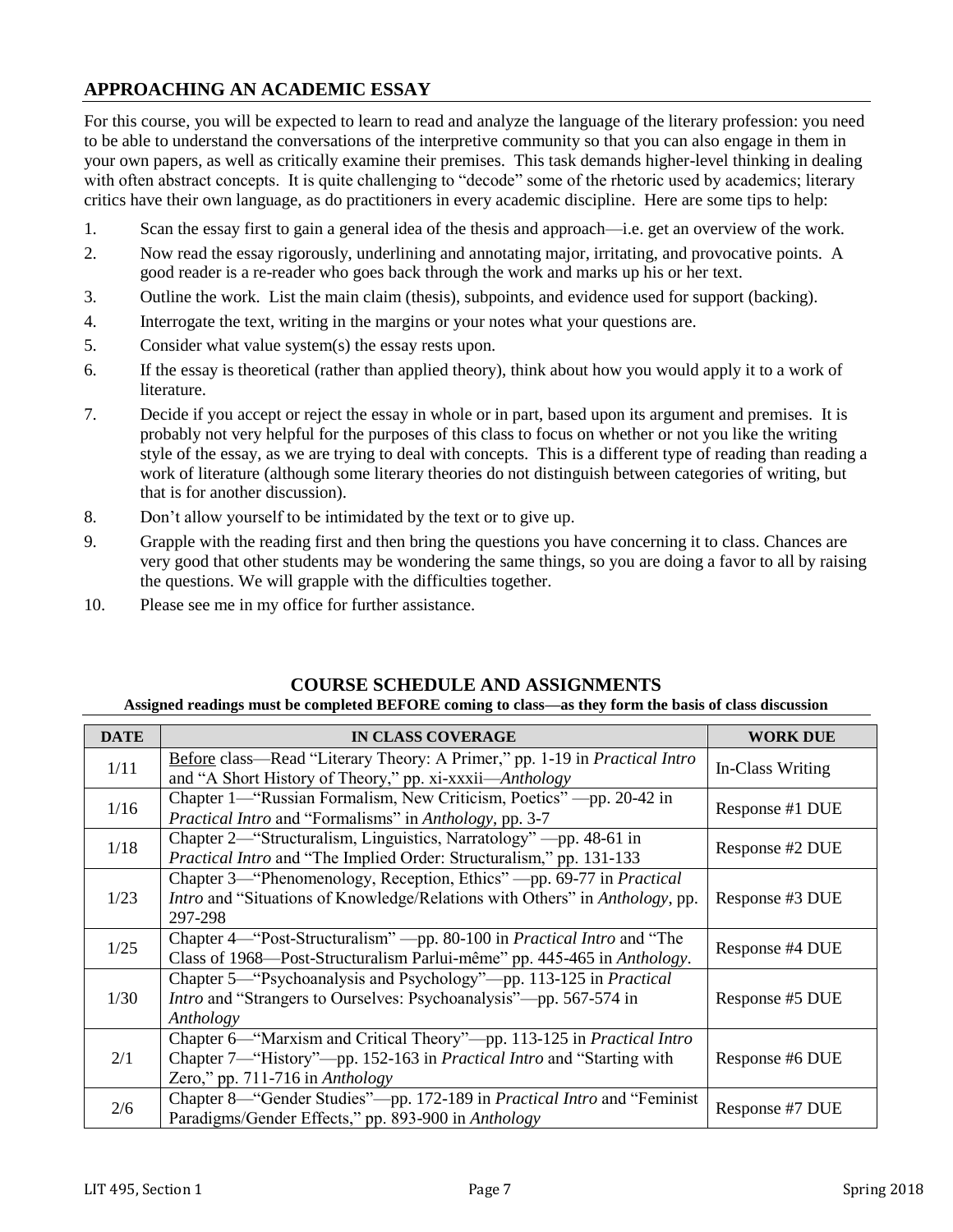| 2/8  | Chapter 9-"Ethnic Studies"-pp. 198-204 in Practical Intro,<br>Chapter 10—"Indigenous, Postcolonial, and Transnational Studies"—pp.<br>213-232 in Practical Intro, and "English Without Shadows: Literature on a<br>World Scale," pp. 1099-1106 in Anthology | Response #8 DUE                                                                |
|------|-------------------------------------------------------------------------------------------------------------------------------------------------------------------------------------------------------------------------------------------------------------|--------------------------------------------------------------------------------|
| 2/13 | Chapter 11—"Cognition, Emotion, Evolution, and Science"-- pp. 236-243 in<br>Practical Intro and "In the Body of the Text," pp. 1255-1265 in Anthology                                                                                                       | Response #9 DUE                                                                |
| 2/15 | Chapter 12—"Animal, Humans, Places, Things"—pp. 250-263 in Practical<br>Intro and "Matters Pertinent to a Theory of Human Existence," pp. 1419-<br>1422 in Anthology                                                                                        | Response #10 DUE                                                               |
| 2/20 | Formalisms-From Anthology<br>Victor Shklovsky--"Art as Technique" pp. 8-14<br>Cleanth Brooks-"Keat's Sylvan Historian" pp. 21-28<br>Cleanth Brooks-"The Formalist Critics" pp. 15-20                                                                        | Take-Home Midterm<br><b>DUE</b>                                                |
| 2/22 | Structuralism, Linguistics, Narratology—From Anthology<br>Jonathan Culler—"The Linguistic Foundation," pp. 134-136<br>Ferdinand de Saussure—"Course in General Linguistics," pp.137-147<br>Claude Lévi-Strauss—"The Structural Study of Myth," pp. 178-195  | Abstract #1 DUE                                                                |
| 2/27 | Mikhail Bakhtin-"Discourse in the Novel," pp. 205-216<br>Michel Foucault-"What is an Author?" pp. 217-229                                                                                                                                                   | <b>Theoretical Essay</b><br><b>Example Due</b>                                 |
| 3/1  | Phenomenology, Reception, Ethics-from Anthology<br>Immanuel Kant-"Transcendental Aesthetic," pp. 299-304<br>Kathleen McCormick—"Teaching, Studying, and Theorizing the Production<br>and Reception of Literary Texts," pp. 318-330                          | Abstract #2 DUE                                                                |
| 3/13 | Martha Nussbaum—"Cultivating Humanity in the Narrative Imagination,"<br>pp. 382-401<br>Kent Lehnhof-"Relation and Responsibility: A Levinasian Reading of King<br>Lear," pp. 402-421                                                                        | Abstract #3 DUE                                                                |
| 3/15 | Post-Structuralism-from Anthology<br>Frederich Nietzsche—"The Will to Power," pp. 466-470<br>Giles Deleuze—"What is Becoming?" pp. 471-473<br>Roland Barthes—"The Death of the Author," pp. 518-521<br>Barbara Johnson-"Writing," pp. 528-535               | Major Analytical<br>Paper Proposal and<br>Annotated<br><b>Bibliography DUE</b> |
| 3/20 | Jacques Derrida-"Différance," pp. 474-495<br>John Joughin-"Lear's After-Life," pp. 536-554                                                                                                                                                                  | <b>Abstract #4 DUE</b>                                                         |
| 3/22 | Psychoanalysis and Psychology—from Anthology<br>Sigmund Freud—"The Uncanny," pp. 592-614<br>Jacques Lacan—"The Mirror Stage as Formative of the Function of the I as<br>Revealed in Psychoanalytic Experience," pp. 618-623                                 | Abstract #5 DUE                                                                |
| 3/27 | Lisa Hinrichsen—"Trauma Studies and the Literature of the US South," pp.<br>636-646<br>Jeffrey Stein-"King Lear: The Transference of the Kingdom," pp. 650-659                                                                                              | Introduction to Major<br><b>Analytical Paper</b><br><b>DUE</b>                 |
| 4/3  | Marxism, Critical Theory, History-from Anthology<br>Karl Marx—"The Philosophic and Economic Manuscripts of 1844," pp.<br>717-729<br>Louise Althusser—"Ideology and Ideological State Apparatuses," pp. 768-<br>777                                          | Abstract #6 DUE                                                                |
| 4/5  | Louise Montrose—"New Historicism," pp. 809-829<br>Rosalie Colie—"Reason and Need: King Lear and the Crisis of the<br>Aristocracy," pp. 832-855                                                                                                              | Final Bibliography<br>for Major Analytical<br>Paper DUE                        |
| 4/10 | Gender Studies and Queer Theory-from Anthology<br>Gayle Rubin—"The Traffic in Women," pp. 901-920<br>Judith Butler-"Imitation and Gender Insubordination," pp. 953-961                                                                                      | Abstract #7 DUE                                                                |